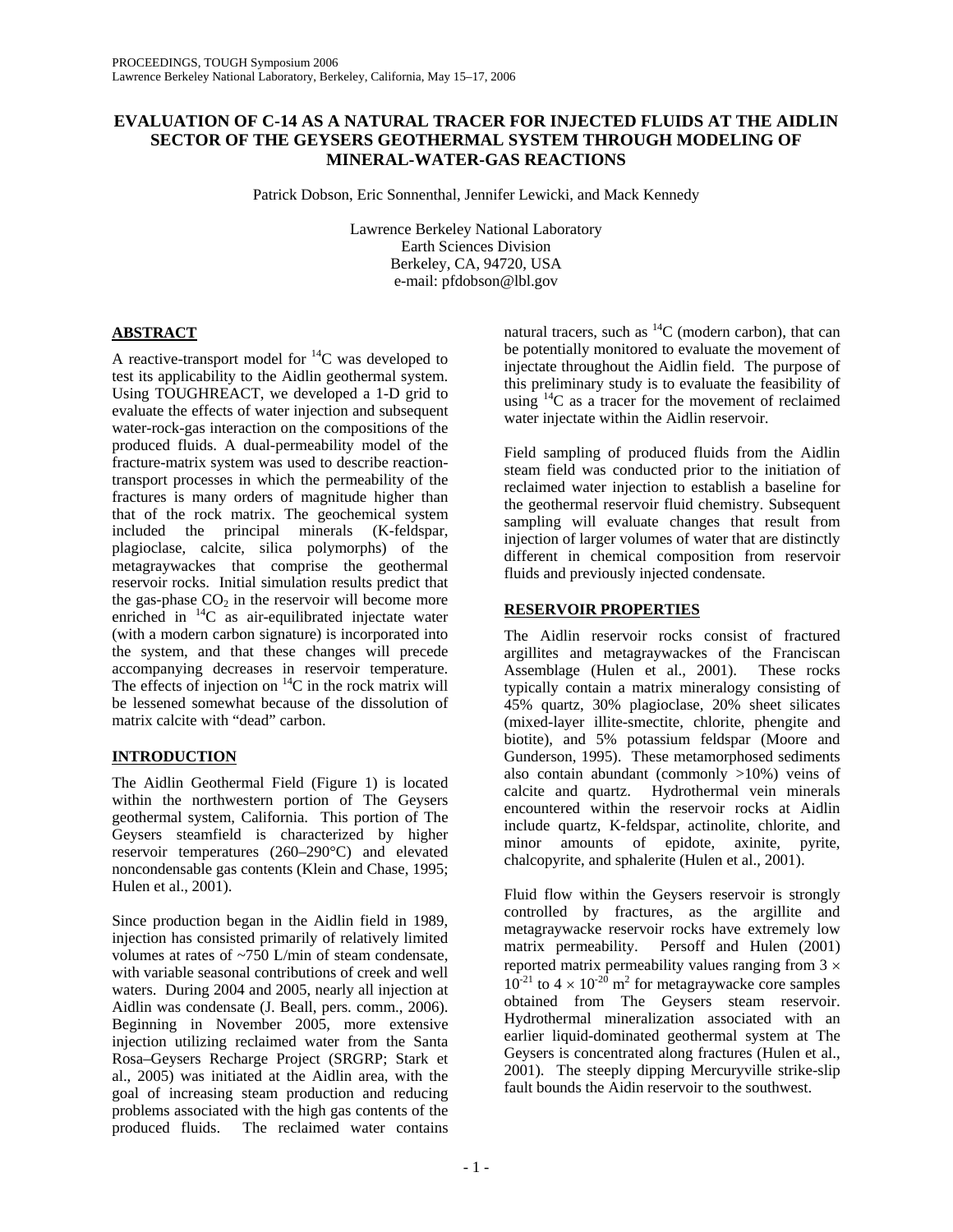#### **MODELING APPROACH**

Reactive transport modeling can be used to evaluate heat and mass transfer and chemical reactions between rocks and fluids in geothermal systems. Reactive transport modeling provides a powerful tool to evaluate the integrated effects of injection on reservoir performance (e.g., Xu et al., 2004). Heat transfer in fractured geothermal reservoirs is controlled by the effective surface area between fractures and the rock matrix, as well as mass transfer occurring at these interfaces. Changes in fluid chemistry within the geothermal reservoir are controlled by a variety of processes, including boiling, mixing of reservoir and injected fluids, and mineral-fluid reactions.



*Figure 1. Location of wells at Aidlin. Condensate from the Aidlin power plant and reclaimed water from the SRGRP are injected into wells AD-11 and AD-5.* 

The TOUGHREACT simulator couples the flow of water, gas, and heat to reactive chemistry and transport for multiphase, multicomponent systems (Xu et al., 2006). The code uses a sequential iteration approach that solves the transport and reaction equations separately. Aqueous and gaseous species are transported by advection and diffusion. Reactions between mineral, gas, and aqueous species can be modeled under either equilibrium or kinetic conditions. Porosity, permeability, and capillary pressure changes are coupled to mineral precipitation and dissolution. TOUGHREACT has also been used to model stable isotopic fractionation and the use of isotopes as tracers (e.g., Singleton et al., 2004).

We have incorporated  $^{14}$ C into the model as a separate component, so that for each C-bearing phase in the system (i.e., calcite, bicarbonate, and  $CO<sub>2</sub>$ ), there is a corresponding  ${}^{14}$ C-bearing equivalent that is

assigned the identical thermodynamic properties as its "normal" C counterpart. For this modeling work, there is no isotopic exchange between the "normal" C phases and the  $14$ C phases, and all changes take place through precipitation/dissolution (for minerals) and gas exsolution/dissolution (for aqueous and gaseous species).

Previous modeling studies have assessed the potential geochemical effects resulting from injecting treated Santa Rosa waste water at The Geysers (Crecraft and Koenig, 1989). The goal of our study is to evaluate the use of  $^{14}$ C as a potential tracer for Santa Rosa reclaimed water that is currently being injected into the Aidlin reservoir.

#### **Model Conditions**

A simplified 530 m 1-D horizontal grid with dual permeability (fracture-matrix continua) was developed to represent the flow path between an injection well and a production well. The different mineral and chemical components used in this model are listed in Table 1. All calcite in the rock matrix was assumed to be old (no  $^{14}$ C). The reservoir water was assumed to have  $1\%$  modern  $14C$ , and the injection water was assumed to have 100% modern <sup>14</sup>C. The reservoir conditions were set at  $T = 240^{\circ}C$ and  $P = 4$  MPa. As a first approximation, the injection rate was fixed at 86 L/day at a temperature of 25°C. Flow through the system was driven by a small pressure gradient induced by injection and production at the ends of the 1-D grid.

*Table 1. Mineral and Chemical Model Components.* 

| Primary            | Aqueous          | Gases                               |
|--------------------|------------------|-------------------------------------|
| Mineralogy         | Species          |                                     |
| Silica polymorphs  | $H^+$            |                                     |
| Plagioclase        | $Ca^{2+}$        | $CO2$ <sup>14</sup> CO <sub>2</sub> |
| K-feldspar         | $Na+$            | Air                                 |
| Calcite (absent in | $K^+$            | Water vapor                         |
| fractures)         |                  |                                     |
|                    | $Al^{3+}$        |                                     |
|                    | SiO <sub>2</sub> |                                     |
|                    | HCO <sub>3</sub> |                                     |
|                    | $H^{14}CO3$      |                                     |

### **MODELING RESULTS**

The 1-D model system was simulated for a total of four years. Over time, the  $CO<sub>2</sub>$  gas in the reservoir becomes more  ${}^{14}$ C-rich upon interaction with the injectate water, which contains 100% modern carbon (Figure 2). For the extremely low injection rates used in this simulation, the effects only extend out to a distance of ~80 m away from the injection well at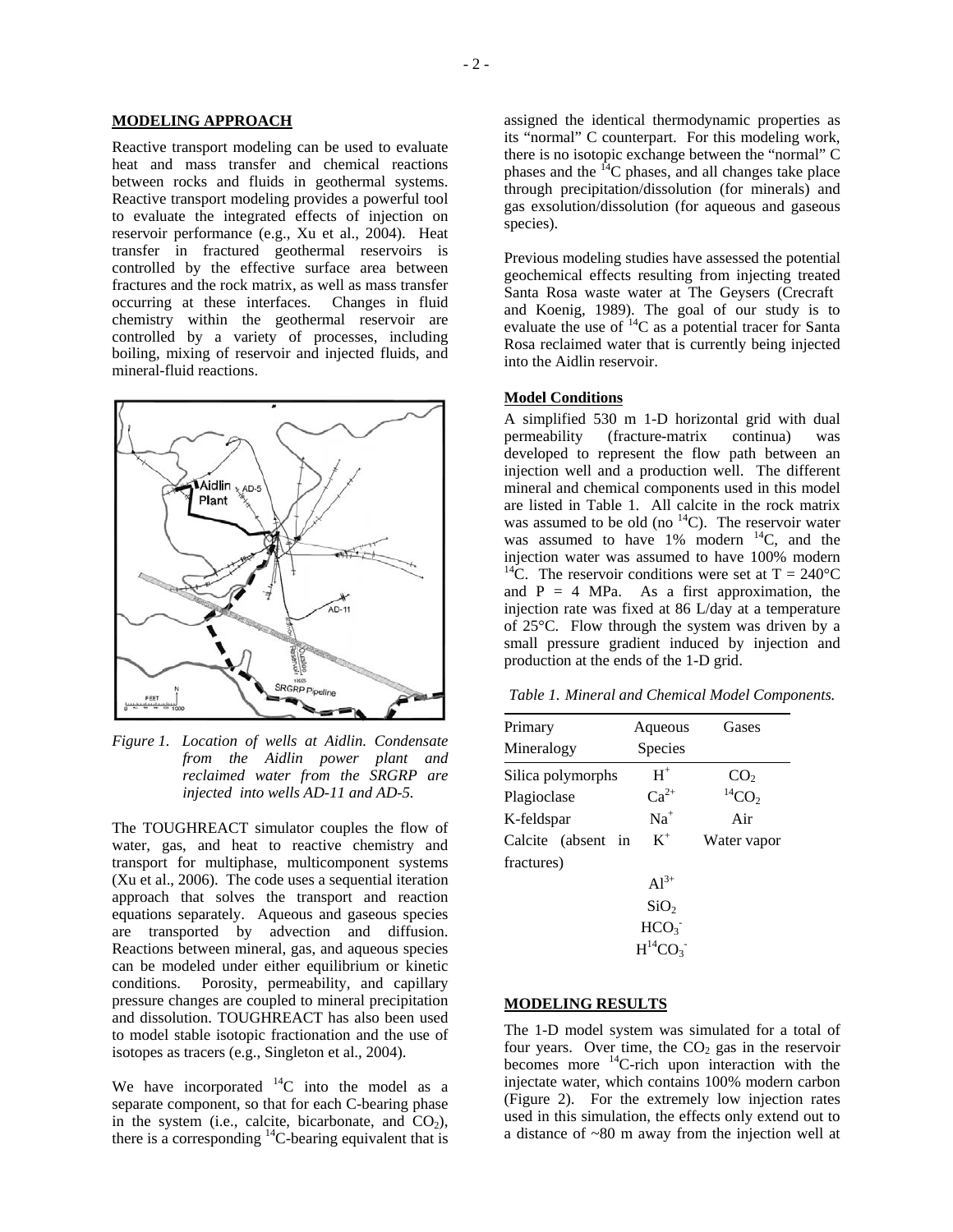the end of four years of injection. This effect is reduced in the matrix relative to the fractures. Calcite (with no  $^{14}$ C) in the matrix blocks dissolves slowly, producing both  $^{14}$ C-free bicarbonate and CO<sub>2</sub>, thus diluting the effect of the  $^{14}$ C in the injectate as it enters the matrix portion of the reservoir system.



*Figure 2. Variation in percent modern carbon in CO2 gas as a function of distance from the injection well. Reduced effect in rock matrix results from contribution of "dead" carbon from calcite.*



*Figure 3. Variation in temperature as a function of distance from the injection well. Lower temperatures in the fracture blocks near the injection well reflect the higher permeability of the fracture system.* 

The thermal impact of injection (Figure 3) is less pronounced than the chemical changes, because the thermal effect extends out only about half the distance away from the injection well (~40 m) as the change in the  $^{14}$ C signal in fracture CO<sub>2</sub> gas. The slower migration of the thermal front through the system is consistent with the relative rates of tracer and thermal breakthrough observed in geothermal systems (e.g., Shook, 2001). The thermal effect near the injection well is more pronounced in the fracture blocks, owing to the higher permeability and correspondingly larger advective heat transfer in the fracture network.

### **Future Modeling Refinements**

Further development of our mo del will incorporate reservoir, production, and injection conditions that more closely represent those found at Aidlin. Future models will utilize reservoir conditions of 275°C and 3 MPa, an injection fluid temperature of 40°C, and injection rates ranging between 750 and 3500 L/min. Representative matrix hydrologic properties obtained by Persoff and Hulen (2001) from measurements of Geysers core samples, as well as injectate fluid composition from Crecraft and Koenig (1989), will also be incorporated into future modeling efforts.

Analysis of Aidlin gas and condensed steam well samples will provide information on the abundance of  ${}^{14}C$  and the composition of isotopic tracers such as  ${}^{13}C/{}^{12}C$ ,  ${}^{18}O/{}^{16}O$ , and D/H. These data will be used to constrain future TOUGHREACT simulations of the interactions between injectate water and the mineral, gas, and steam phases present in the geothermal reservoir and the resulting changes in composition and enthalpy of the produced fluids over time.

#### **CONCLUSIONS**

Initial reactive transport modeling results suggest that  $14C$  could serve as an effective tracer for the injection of reclaimed water within the Aidlin geothermal reservoir. With injection, the movement of  ${}^{14}C$ occurs more rapidly through the simulated reservoir than does the drop in temperature that accompanies injection. Forthcoming analytical results from field sampling conducted prior and subsequent to initiation of injection of reclaimed water at Aidlin will be used to constrain and refine future models.

### **ACKNOWLEDGMENT**

This work was supported b y the Assistant Secretary for Energy Efficiency an d Renewable Energy, Geothermal Technologies Program, of the U.S. Department of Energy under Contract No. DE-AC02- 05CH11231. We thank Joe Beall for his assistance in the field and Calpine for their support in conducting this study. We also thank Curt Oldenburg, Marcelo Lippmann, and Dan Hawkes for their constructive reviews.

#### **NCES REFERE**

Crecraft. H.R., and B.A. Koenig, Geochemical consequences of treated waste water injection at The Geysers, USA geothermal field, *Geothermics, 18*, 65–72, 1989.

Hulen, J.B., D.L. Norton, J.N. Moore, J.J. Beall, and M.A. Walters, Initial insights into the nature, origin, configuration, and thermal-chemical evolution of the Aidlin steam reservoir, Northwest Geysers steam